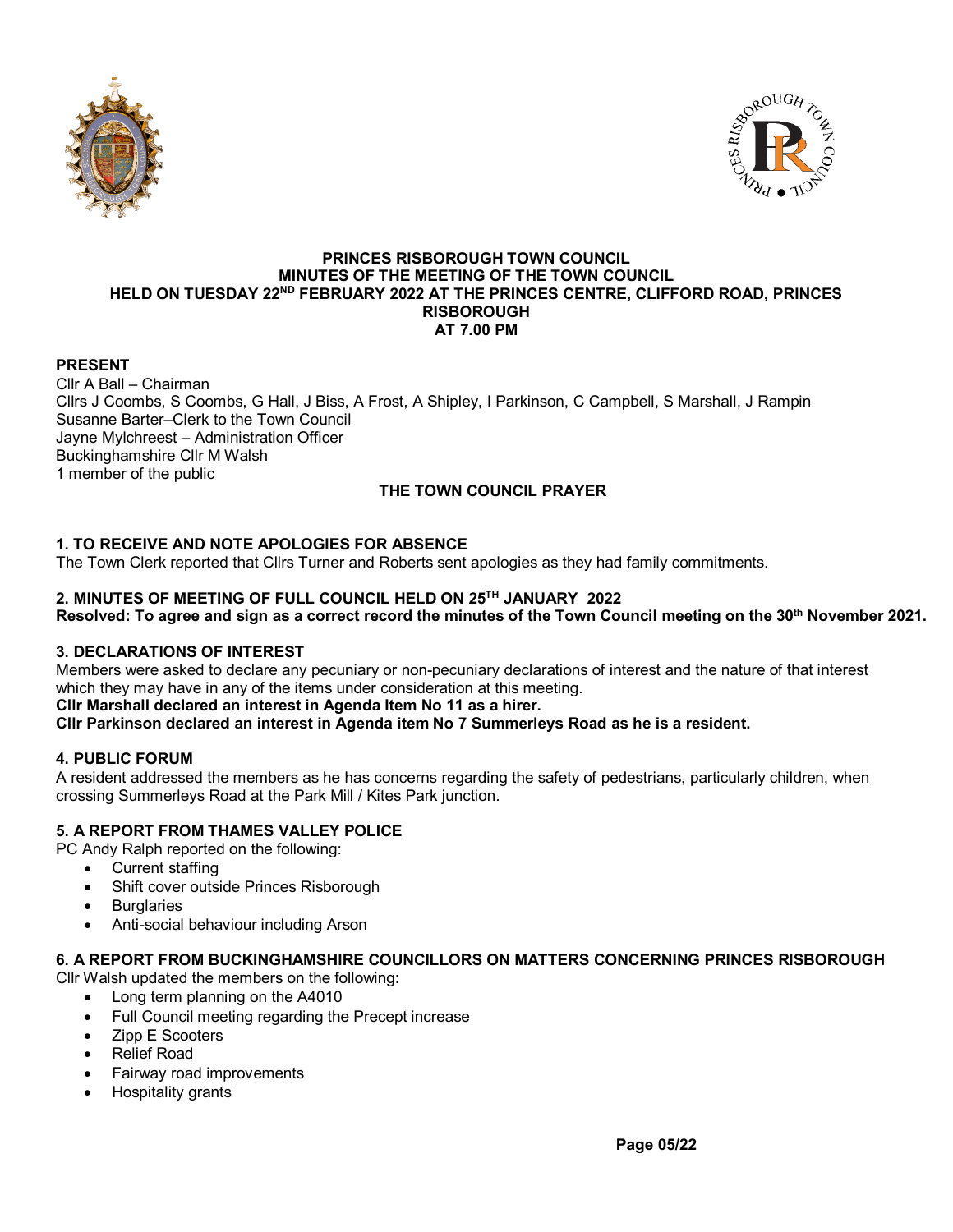# **7. CORRESPONDENCE**

An email has been received from a resident regarding a request for a speed camera on the Wycombe Road The resident has concerns about speeding motorists entering the town from the Wycombe direction and the safety of pedestrians and requests that a speed camera be installed in that area.

**All present agreed** to pass the email to Buckinghamshire Cllrs Walsh, Hall and Turner and to the Police and Crime commissioner Matthew Barber for their support. **JM**

### **Cllr Parkinson declared an interest and took no part in the discussion or vote.**

An email has been received regarding pedestrian crossing facilities on Summerleys Road A resident has concerns regarding the safety of pedestrians, particularly children, when crossing Summerleys Road at the Park Mill / Kites Park junction and requests that the Town Council engages with Buckinghamshire Council to develop and implement improvements at this junction and the section of road between the two lights for the benefit of all pedestrians. **All present agreed** to pass the email to Buckinghamshire Cllrs Walsh, Hall and Turner for their support and to the Cabinet Member for Transportation to request that the junction be re-evaluated. **JM** 

### **8. COUNCIL COMMITTEES HELD**

Planning Committee 1st February 2022 (draft) Town Committee 1<sup>st</sup> February 2022 (draft) Finance Committee 25<sup>th</sup> January 2022 (draft) Commercial Services Committee (draft) Events/PR Committee 8<sup>th</sup> February (draft) **Resolved: The Committee minutes listed above be received and noted.**

#### **9. FINANCE**

a) Cllr S Coombs proposed to approve the recommendation from the Finance Committee to approve the Audit Plan. Seconded by Cllr Biss

### **Resolved: To approve the recommendation from the Finance Committee to approve the Audit Plan.**

b) Cllr Hall proposed to approve the recommendation from the Finance Committee to approve the Terms of Reference for the Internal Auditor.

Seconded by Cllr J Coombs

**Resolved: To approve the recommendation from the Finance Committee to approve the Terms of Reference for the Internal Auditor.**

c) Cllr Campbell proposed to approve the recommendation from the Finance Committee to approve the appointment of Ernest Newhouse as the Internal Auditor for the 2021/2022 financial year. Seconded by Cllr Frost

**Resolved: To approve the recommendation from the Finance Committee to approve the appointment of Ernest Newhouse as the Internal Auditor for the 2021/2022 financial year.**

d)) Cllr J Coombs proposed to approve the recommendation from the Finance Committee to approve the Finance Risk Assessment and Management Plan.

Seconded by Cllr Biss

**Resolved: To approve the recommendation from the Finance Committee to approve the Finance Risk Assessment and Management Plan.**

### **10. TREE PLANTING PILOT SCHEME IN THE KGV PARK IN MARCH 2022**

a) Cllr Campbell proposed the location of the 4 trees to be planted in the KGV park. Seconded by Cllr Marshall

**Resolved: The location of the 4 trees to be planted in the KGV park.**

b) Cllr Campbell proposed the species of the 4 trees to be 3 Silver Whitebeam and 1 pink flowering Cherry to be planted in the KGV park.

Seconded by Cllr Hall

#### **Resolved: The species of the 4 trees to be 3 Silver Whitebeam and 1 pink flowering Cherry to be planted in the KGV park.**

c) Cllr Campbell proposed to accept the quotation from Chew Valley Trees at  $E$  392.84 + vat. for the trees and planting accessories.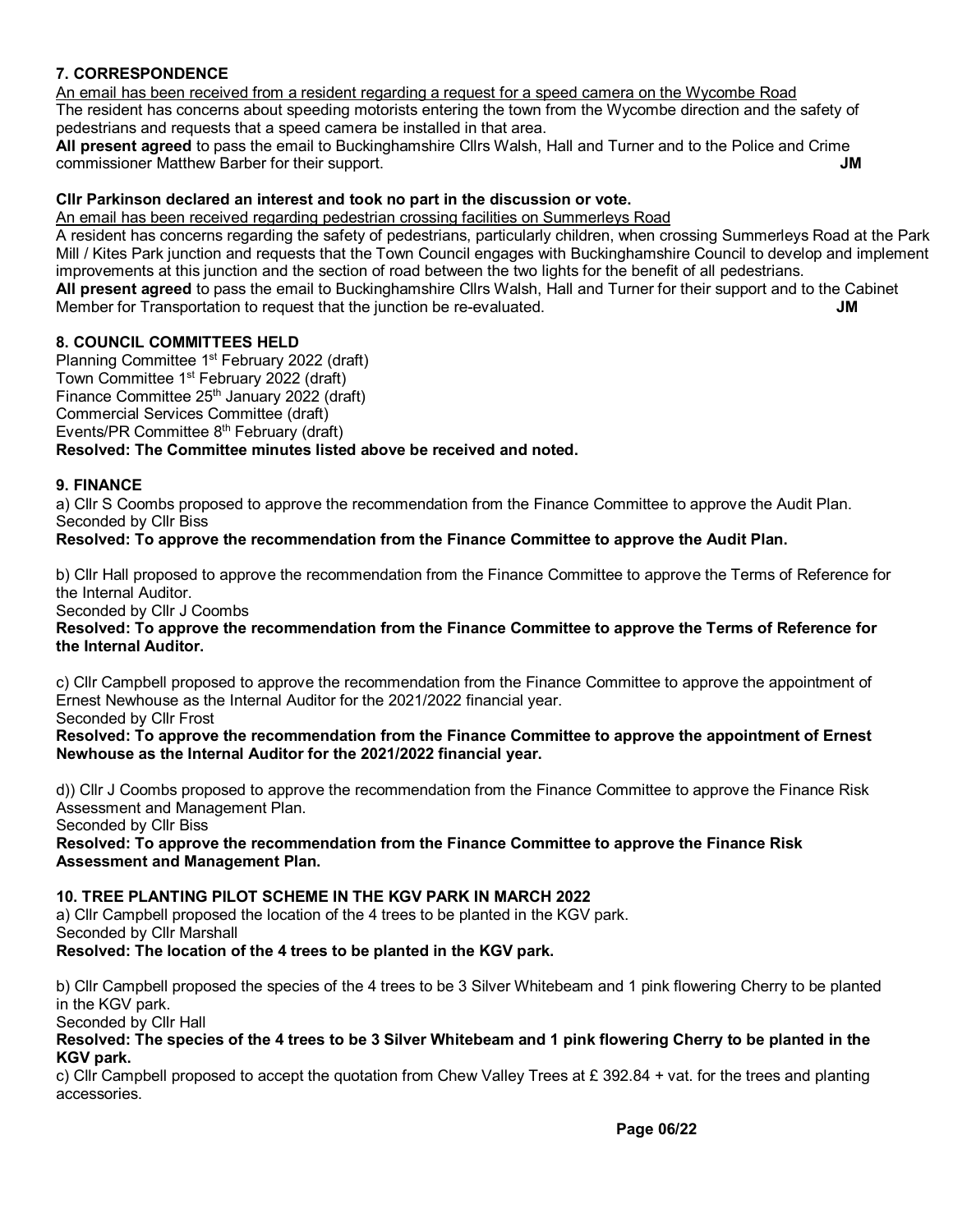Seconded by Cllr Rampin

### **Resolved: To accept the quotation from Chew Valley Trees at £ 392.84 + vat. for the trees and planting accessories.**

d) Cllr Campbell proposed the planting schedule to commence on the 1st March 2022. Seconded by Cllr Ball

### **Resolved: The planting schedule to commence on the 1st March 2022.**

e) The Clerk advised that all members and volunteers that take part in any manual council activity are required to complete a Manual Handling Course.

Cllr Campbell proposed that 7 Manual Handling Courses are purchased for volunteers. Seconded by Cllr Marshall

**Resolved: That 7 Manual Handling Courses are purchased for volunteers. CH**

**Cllr Marshall declared an interest and took no part in the discussion or vote. 11. WADES CENTRE**

Cllr Ball proposed that no alcoholic drinks may be brought into the Brushwood Suite for consumption. Seconded by Cllr J Coombs

**Resolved: That no alcoholic drinks may be brought into the Brushwood Suite for consumption.**

### **12. HEALTHY HOMES PRINCIPLES**

Cllr Shipley proposed to invite The Town & Country Planning Association to make a presentation to the Town Council regarding Healthy Home Principles as part of Buckinghamshire Councils local design pilot. Seconded by Cllr Rampin

**Resolved: To invite The Town & Country Planning Association to make a presentation to the Town Council regarding Healthy Home Principles as part of Buckinghamshire Councils local design pilot. SB**

## **13. TASK & FINISH GROUPS**

a) Stratton Memorial Garden Phase 2 Cllrs Ball and Coombs updated the members on the progress of Phase 2 including pre application advice.

b) Wades Centre Phase 2 refurbishment including office space

Cllr Ball gave a report and proposed that a planning application is prepared for submission to the planning authority. Seconded by Cllr S Coombs

**Resolved: That a planning application is prepared for submission to the planning authority.** Cllr Shipley requested that the office request the architect to explore the possibility of including a Changing Places facility in Phase 2 in Phase 2 **SB**

c) Environment & Climate Change

Cllr Marshall gave a report on the tree planting pilot scheme and a social media campaign regarding The Queens Green Canopy project.

### **14. FUTURE AGENDA ITEMS**

To be advised.

#### **15. TO PASS A RESOLUTION TO EXCLUDE THE PUBLIC AND PRESS IN ACCORDANCE WITH SECTION 1(2) OF THE PUBLIC BODIES (ADMISSION TO MEETINGS) ACT 1960 TO DISCUSS AND DECIDE ON THE RECIPIENTS OF THE CITIZENS AWARDS AND BOOKINGS AT THE BRUSHWOOD SUITE.**

Cllr J Coombs proposed to pass a resolution to exclude the public and press in accordance with section 1(2) of the public bodies (admission to meetings) act 1960.

Seconded by Cllr Ball.

**Resolved**: **in accordance with section 1 (2) of the Public Bodies (Admission to Meetings) Act 1960, the public be excluded on the grounds of the confidential nature of the business about to be transacted which involves the likely disclosure of exempt information.**

**Citizens Awards**

Business of the Year

**All present agreed** that a social media campaign be launched to enable the public to nominate local business. **KP/SBoyle**

**Page 07/22**